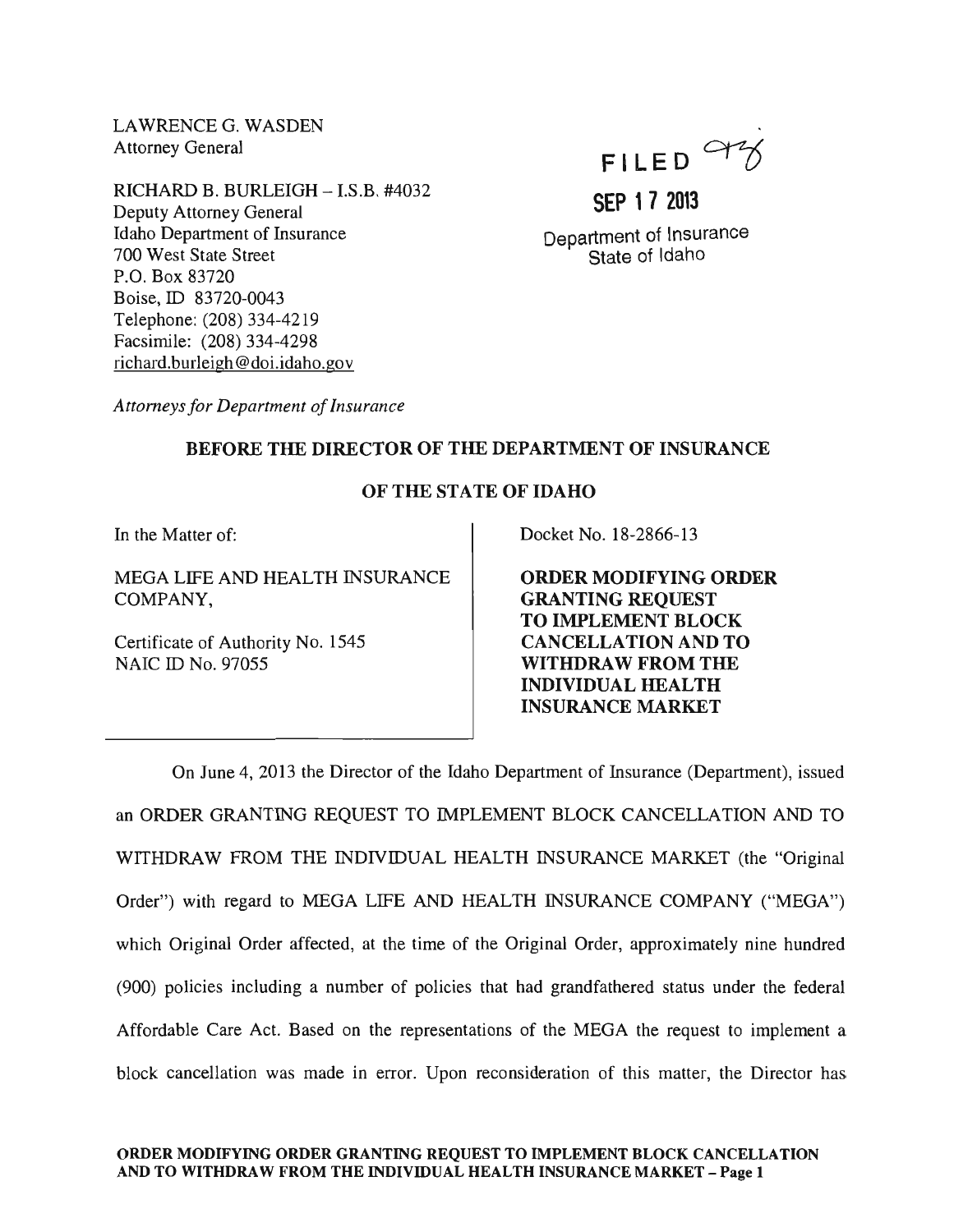determined that it is in the best interest of the policyholders and certificate holders of both nongrandfathered, non-ACA compliant plans and grandfathered plans administered by MEGA and in the best interest of MEGA's with regard to its contractual obligations to policyholders and certificate holders of grandfathered plans to permit MEGA to non-renew non-grandfathered plans, of which there are currently approximately sixty-three (63) such plans, and to continue to administer the grandfathered plans.

NOW THEREFORE IT IS HEREBY ORDERED that the Original Order is withdrawn in its entirety;

IT IS FURTHER ORDERED that in lieu of the Original Order, MEGA is authorized, pursuant to Idaho Code  $\S$  41-5207(1)(g), to discontinue and effectuate a block cancellation of all of its non-grandfathered individual health insurance policies covering Idaho residents, effective December 31,2013;

IT IS FURTHER ORDERED that MEGA shall provide written notice of not less than ninety (90) days to policyholders affected by the cancellations authorized by this order in accordance with the notice provisions included in the company's applicable insurance policies and in Idaho Code § 41-5207. Prior to sending out such notice letters, MEGA shall be provided a copy to the Director for his review.

THIS ORDER is a final order of the Director and is EFFECTIVE IMMEDIATELY.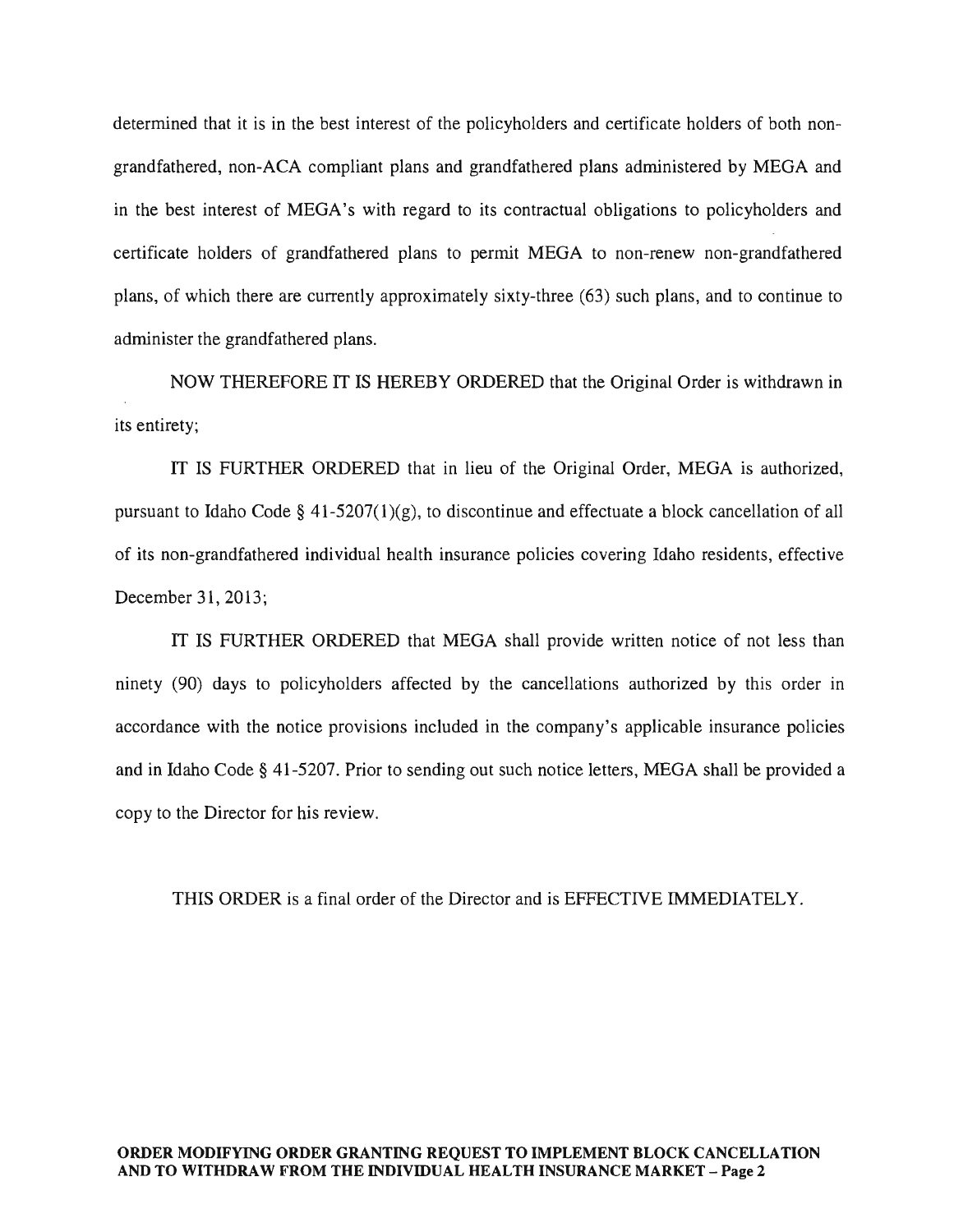## NOTIFICATION OF RIGHTS

This is a final order of the Director. Any party may file a motion for reconsideration of this final order within fourteen (14) days of the service date of this order. The agency will dispose of the petition for reconsideration within twenty-one (21) days of its receipt, or the petition will be considered denied by operation of law. *See* Idaho Code § 67-5246(4).

Pursuant to Idaho Code §§ 67-5270 and 67-5272, any party aggrieved by this final order or orders previously issued in this case may appeal this final order and all previously issued orders in this case to district court by filing a petition in the district court of the county in which:

- i. A hearing was held,
- ii. The final agency action was taken,
- iii. The party seeking review of the order resides, or operates its principal place of business in Idaho, or
- iv. The real property or personal property that was the subject of the agency action is located.

An appeal must be filed within twenty-eight (28) days of (a) the service date of this final order, (b) an order denying petition for reconsideration, or (c) the failure within twenty-one (21) days to grant or deny a petition for reconsideration, whichever is later. *See* Idaho Code § 67- 5273. The filing of an appeal to district court does not itself stay the effectiveness or enforcement of the order under appeal.

DATED this **574** day of September, 2013.

STATE OF IDAHO<br>DEPARTMENT OF INSURANCE

WILLIAM W. DE. **Director**